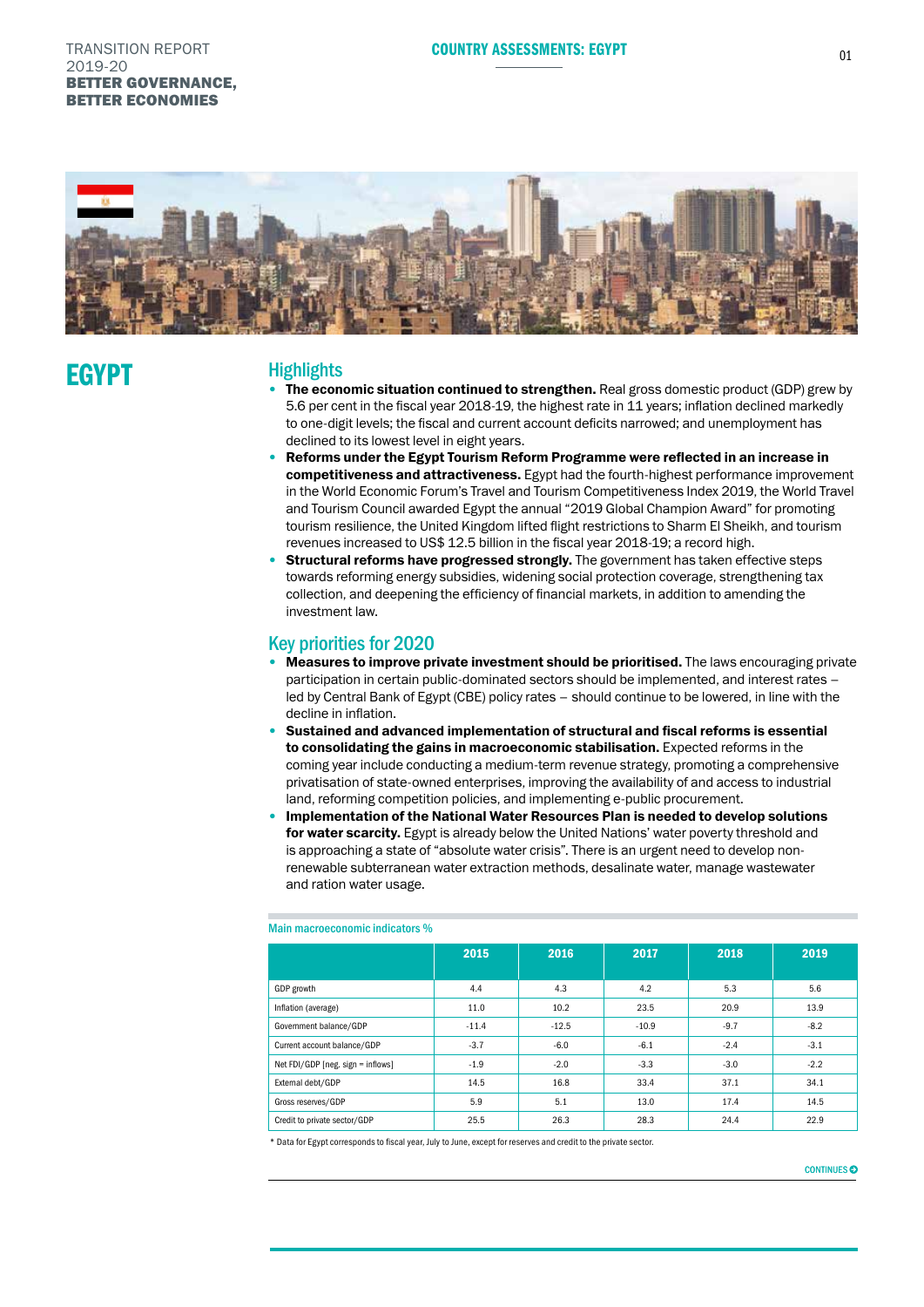## Macroeconomic performance

Real GDP growth continued to increase, reaching its highest level in 11 years. It reached 5.6 per cent in the fiscal year 2018-19, mainly driven by rising net exports and investments. The gas, tourism, trade and construction sectors were the main contributors to the strong growth. Meanwhile, unemployment dipped to 7.5 per cent in the second quarter of 2019, the lowest level since 2011, compared with its peak of 13.2 per cent in the fourth quarter of 2013. The continued contraction in the unemployment rate is mainly due to the sound implementation of economic and structural reforms – which resulted in a number of investment opportunities – and the implementation of major national development projects.

Inflation has decreased to its lowest rate in more than six years. Year-on-year inflation declined from its record high level of 33.0 per cent in July 2017 to 4.8 per cent in September 2019. The decline is mainly due to currency appreciation and a slowdown in food inflation. Following the moderation of underlying inflationary pressures, the CBE continued loosening its monetary stance by cutting its discount rate by 150 basis points in August and a further 100 basis points in September 2019, to 13.75 per cent.

The fiscal position continued to improve. In fiscal year 2018-19, the fiscal deficit narrowed to 8.2 per cent of GDP, from 9.7 per cent in the previous fiscal year, thanks to lower subsidies and lower interest payments (relative to GDP). The current account deficit widened slightly to 3.1 per cent of GDP in the fiscal year 2018-19, from 2.4 per cent in the fiscal year 2017-18. Lower remittances and non-oil exports – mainly gold – were only partially offset by a narrower oil trade deficit (due to Egypt's achievement of self-sufficiency in oil as of October 2018) and stronger tourism revenues. Inflows of foreign direct investment to Egypt are stable at US\$ 10.2 billion in the fiscal year 2018- 19, and are mainly in the oil sector. International reserves have increased to US\$ 45.1 billion in September 2019, covering over eight months of imports.

Robust economic growth is expected to continue in the short term. In the fiscal years 2019-20 and 2020-21, we expect GDP to rise by 5.9 per cent. Growth will be supported by the continued strengthening of the tourism sector and of exports, large public construction projects including the building of the new administrative capital, natural gas production from the Zohr field and other new discoveries, the reengagement of private investors – both domestic and foreign – following the recent trend of interest rate cuts and the continued implementation of business environment reforms and prudent macroeconomic policies. The main risks to the outlook arise from a persistent wait-and-see approach taken by foreign investors, the erosion of competitiveness because of the recent appreciation of the pound, and the negative outlook for the economy of the European Union, Egypt's main trading partner. The risks are partially mitigated by the authorities' demonstrated commitment to the implementation of structural reforms.



CONTINUES<sub>6</sub>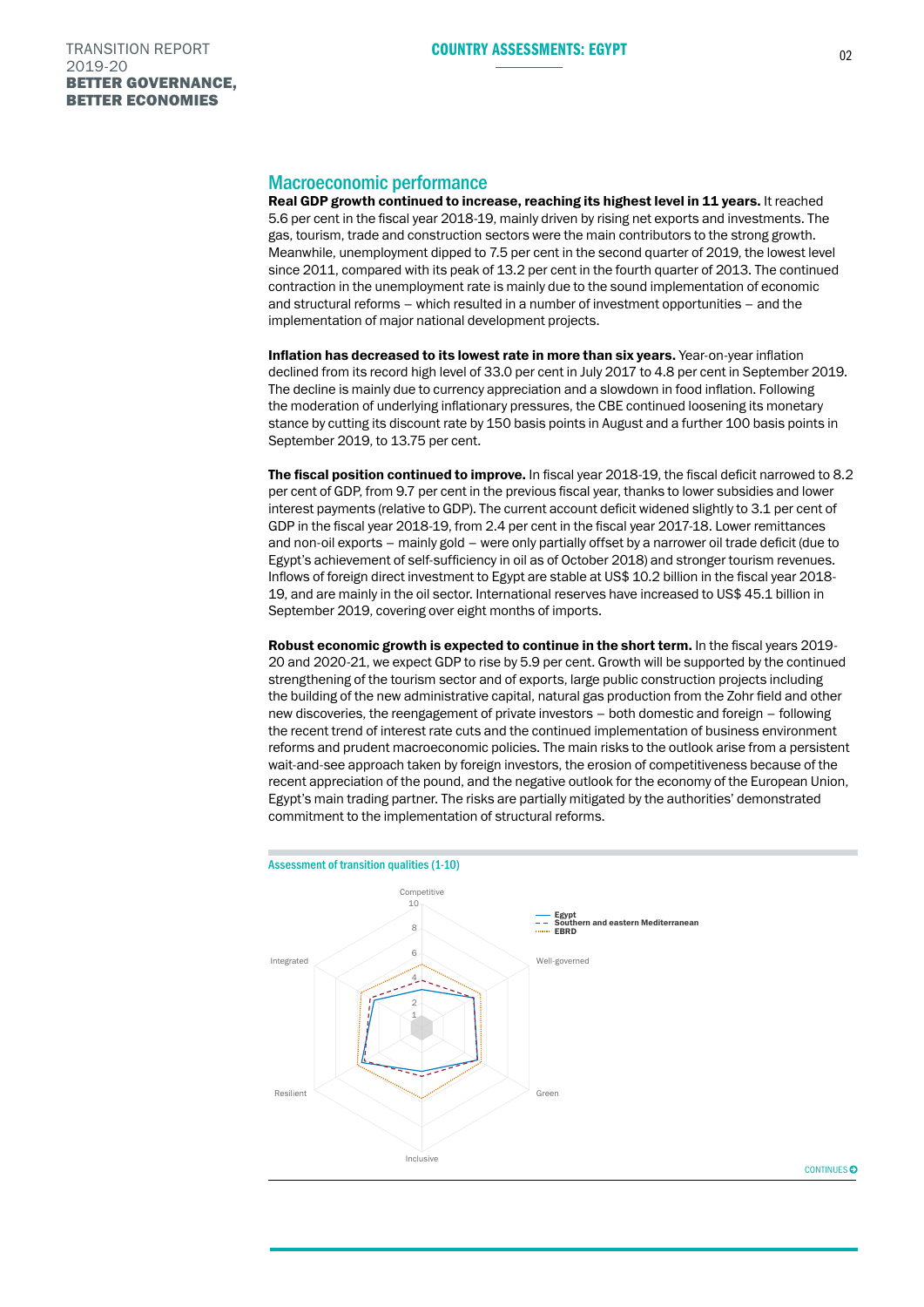# Major structural reform developments

The government continued to implement fuel and electricity subsidy reforms, and has increased metro ticket prices. In June 2019, the government hiked the ticket price on the third Cairo metro line after adding three new stations. Ticket prices had tripled in May 2018, which also saw the pricing scheme change to a tier system based on distance travelled. In July 2019, electricity tariffs for residential consumers increased by 14.9 per cent on average, and tariffs for commercial consumers rose by between 7.0 and 22.0 per cent. Electricity subsidies will be phased out fully by the middle of 2022. In July 2019, the government also raised fuel prices between 16.0 and 30.0 per cent in order to achieve cost-reflective prices, improve energy consumption efficiency and free up fiscal resources for development spending. The government will start applying the new fuel pricing indexation mechanism to all petroleum products in the fourth quarter of 2019.

### The Central Bank of Egypt introduced the benchmark Cairo Overnight Index Average.

The introduction of the risk-free interest rate benchmark in August 2019 will lay the foundation for the enhancement and improved efficiency of the market. The new benchmark was developed by the Egyptian Money Market Contact Group, which brings together the central bank, selected commercial banks and the EBRD.

# Plans are advancing for a sharp increase in the minimum capital base requirements.

Under a draft bill on banking and financial institutions, presented to the parliament in May 2019, the capital base of local banks will be raised tenfold to EGP 5 billion (around US\$ 300 million), while the subsidiaries of foreign banks will face a threefold increase to US\$ 150 million. The banks will have a three-year deadline to comply with the new regulations. The proposed bill aims to boost the banks' financial strength and ability to withstand competition from other banks in the region.

Social protection measures have been widened. The government has increased spending allocations to commodity goods – including bread – and pension funds, as well as the *Takaful* and *Karama* (solidarity and dignity) programmes, in addition to increasing salaries and pensions in the fiscal year 2019-20. Furthermore, the government has started the *Forsa* (chance) programme, which helps create job opportunities, the *Mastoura* (covered or guaranteed) programme, which helps with microcredit for women, and the *Sakan Karim* (decent accommodation) programme, which promotes access to clean drinking water and sanitation. Meanwhile, in July 2019 the Ministry of Health launched a new comprehensive healthcare insurance system for all segments of society.

The Ministry of Petroleum and Mineral Resources has proposed new terms and rules on mining gold and mineral resources. In July 2019, the parliament approved amendments to the law, which aim to attract reliable investments, especially in gold mining, by granting licences to investors and offering more flexible terms for exploring and bidding.

The Investment Law is being amended. The objective of the amendments, approved by the parliament in July 2019, is to attract more investments in the most economically disadvantaged provinces, improve the standard of living of citizens and diversify the sources of growth nationwide. The amendments also aim to grant incentives for the expansion of existing investment projects, set new conditions for establishing new production lines and create new business opportunities. In addition, the General Authority for Investment will monitor foreign inflows of direct investment in order to reach accurate figures on the volume of investment.

Credit ratings for SMEs are being enabled. In September 2019, the Egyptian Financial Regulatory Authority approved the offering of licences to credit rating companies specialising in SMEs. These licences will enable SMEs credit rating companies to practice their activities in the Egyptian market and provide SMEs with the required funds for their projects. This will be achieved through acquiring loans and issuing various kinds of bonds, including medium-term bonds for capital asset financing and short-term bonds for working capital financing.